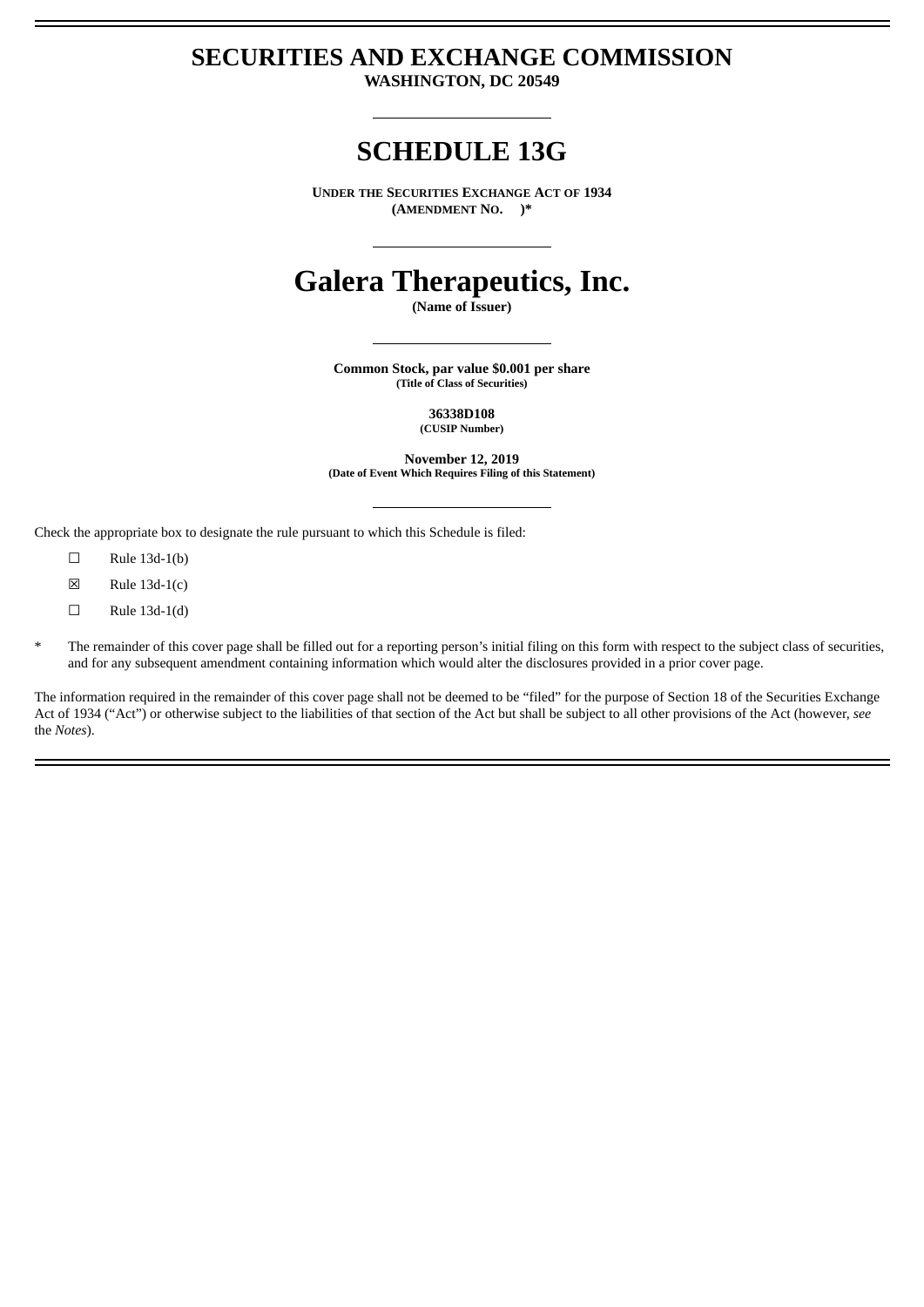**CUSIP No.** 36338D108 **13G Page 2 of 6 Pages**

| 1.     |                                                                                                      |    | Names of Reporting Persons      |  |  |  |
|--------|------------------------------------------------------------------------------------------------------|----|---------------------------------|--|--|--|
|        | Novartis Bioventures Ltd.                                                                            |    |                                 |  |  |  |
| 2.     | Check the Appropriate Box if a Member of a Group (see instructions)<br>$(b)$ $\square$<br>(a) $\Box$ |    |                                 |  |  |  |
|        |                                                                                                      |    |                                 |  |  |  |
| 3.     | <b>SEC USE ONLY</b>                                                                                  |    |                                 |  |  |  |
| 4.     | Citizenship or Place of Organization                                                                 |    |                                 |  |  |  |
|        | Switzerland                                                                                          |    |                                 |  |  |  |
|        |                                                                                                      | 5. | <b>Sole Voting Power</b>        |  |  |  |
|        | Number of                                                                                            |    | $\bf{0}$                        |  |  |  |
|        | <b>Shares</b>                                                                                        | 6. | <b>Shared Voting Power</b>      |  |  |  |
|        | Beneficially<br>Owned by                                                                             |    | 3,543,067                       |  |  |  |
|        | Each<br>Reporting                                                                                    | 7. | Sole Dispositive Power          |  |  |  |
|        | Person                                                                                               |    | $\mathbf{0}$                    |  |  |  |
|        | With:                                                                                                | 8. | <b>Shared Dispositive Power</b> |  |  |  |
|        |                                                                                                      |    | 3,543,067                       |  |  |  |
|        | Aggregate Amount Beneficially Owned by Each Reporting Person<br>9.                                   |    |                                 |  |  |  |
|        | 3,543,067                                                                                            |    |                                 |  |  |  |
| 10.    | Check if the Aggregate Amount in Row (9) Excludes Certain Shares (see instructions)                  |    |                                 |  |  |  |
|        | $\Box$                                                                                               |    |                                 |  |  |  |
|        | Percent of Class Represented by Amount in Row 9<br>11.                                               |    |                                 |  |  |  |
| 14.5%* |                                                                                                      |    |                                 |  |  |  |
| 12.    | Type of Reporting Person (see instructions)                                                          |    |                                 |  |  |  |
|        | CO                                                                                                   |    |                                 |  |  |  |

\* This calculation is based on 24,362,099 shares of Common Stock outstanding as of November 12, 2019 upon the closing of the Issuer's initial public offering, as reported in the Issuer's prospectus dated November 6, 2019 filed with the Securities and Exchange Commission ("SEC") pursuant to Rule 424(b)(4) of the Securities Act of 1933, as amended (the "1933 Act").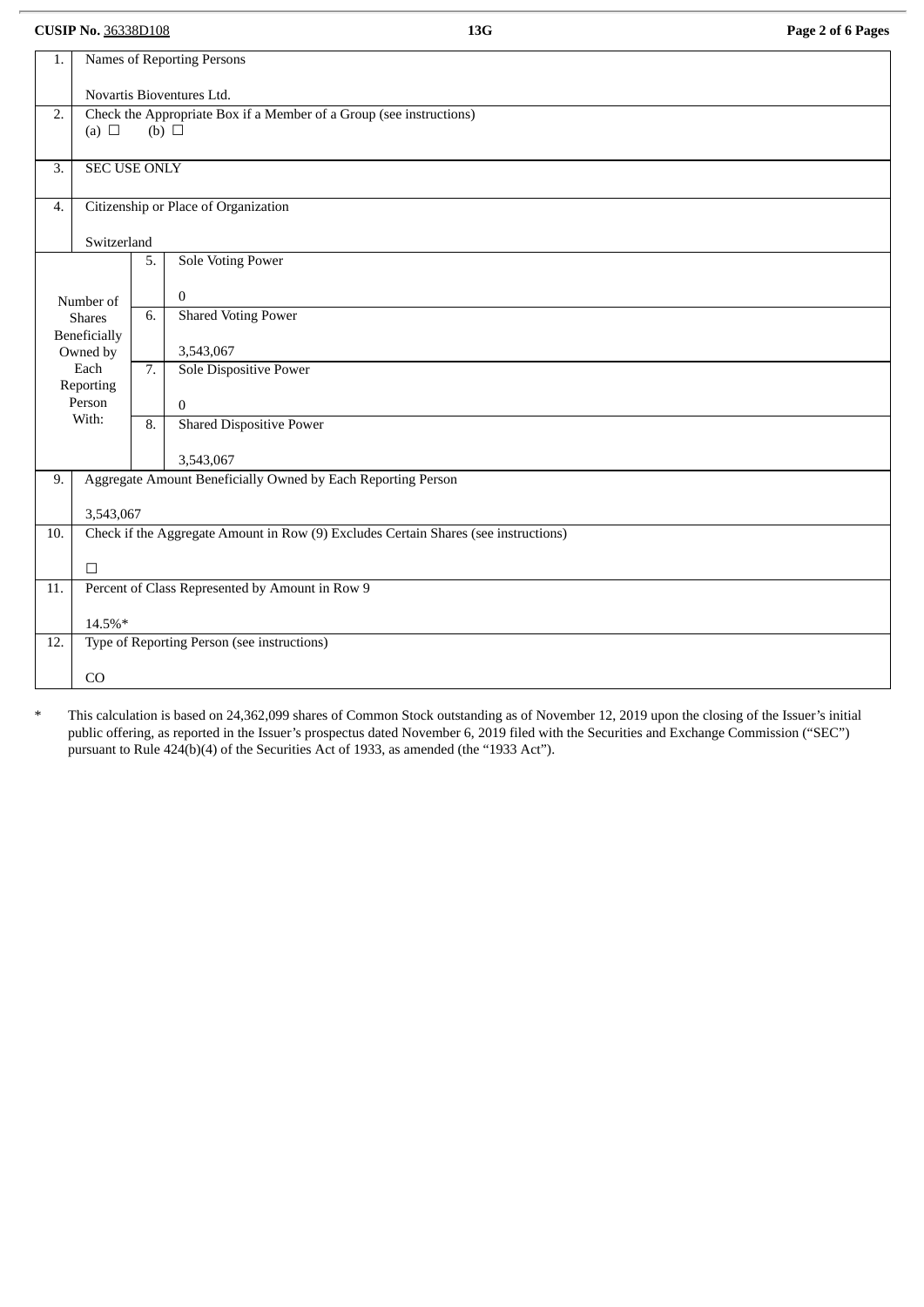**CUSIP No.** 36338D108 **13G Page 3 of 6 Pages**

| 1.                                                                 | Names of Reporting Persons                                                                 |                                      |                                 |  |  |  |
|--------------------------------------------------------------------|--------------------------------------------------------------------------------------------|--------------------------------------|---------------------------------|--|--|--|
|                                                                    | Novartis AG                                                                                |                                      |                                 |  |  |  |
| 2.                                                                 | Check the Appropriate Box if a Member of a Group (see instructions)                        |                                      |                                 |  |  |  |
|                                                                    | (a) $\Box$<br>(b) $\Box$                                                                   |                                      |                                 |  |  |  |
| 3.                                                                 | SEC USE ONLY                                                                               |                                      |                                 |  |  |  |
| 4.                                                                 |                                                                                            | Citizenship or Place of Organization |                                 |  |  |  |
|                                                                    |                                                                                            | Switzerland                          |                                 |  |  |  |
|                                                                    |                                                                                            | 5.                                   | <b>Sole Voting Power</b>        |  |  |  |
|                                                                    | Number of                                                                                  |                                      | $\mathbf{0}$                    |  |  |  |
|                                                                    | <b>Shares</b>                                                                              |                                      | <b>Shared Voting Power</b>      |  |  |  |
|                                                                    | Beneficially<br>Owned by                                                                   | 7.                                   | 3,543,067                       |  |  |  |
|                                                                    | Each<br>Reporting                                                                          |                                      | Sole Dispositive Power          |  |  |  |
|                                                                    | Person                                                                                     | $\overline{8}$ .                     | $\bf{0}$                        |  |  |  |
|                                                                    | With:                                                                                      |                                      | <b>Shared Dispositive Power</b> |  |  |  |
|                                                                    |                                                                                            |                                      | 3,543,067                       |  |  |  |
| Aggregate Amount Beneficially Owned by Each Reporting Person<br>9. |                                                                                            |                                      |                                 |  |  |  |
| 3,543,067                                                          |                                                                                            |                                      |                                 |  |  |  |
|                                                                    | Check if the Aggregate Amount in Row (9) Excludes Certain Shares (see instructions)<br>10. |                                      |                                 |  |  |  |
|                                                                    | $\Box$                                                                                     |                                      |                                 |  |  |  |
| 11.                                                                | Percent of Class Represented by Amount in Row 9                                            |                                      |                                 |  |  |  |
| 14.5%*                                                             |                                                                                            |                                      |                                 |  |  |  |
| 12.                                                                | Type of Reporting Person (see instructions)                                                |                                      |                                 |  |  |  |
|                                                                    | CO                                                                                         |                                      |                                 |  |  |  |

\* This calculation is based on 24,362,099 shares of Common Stock outstanding as of November 12, 2019 upon the closing of the Issuer's initial public offering, as reported in the Issuer's prospectus dated November 6, 2019 filed with the SEC pursuant to Rule 424(b)(4) of the 1933 Act.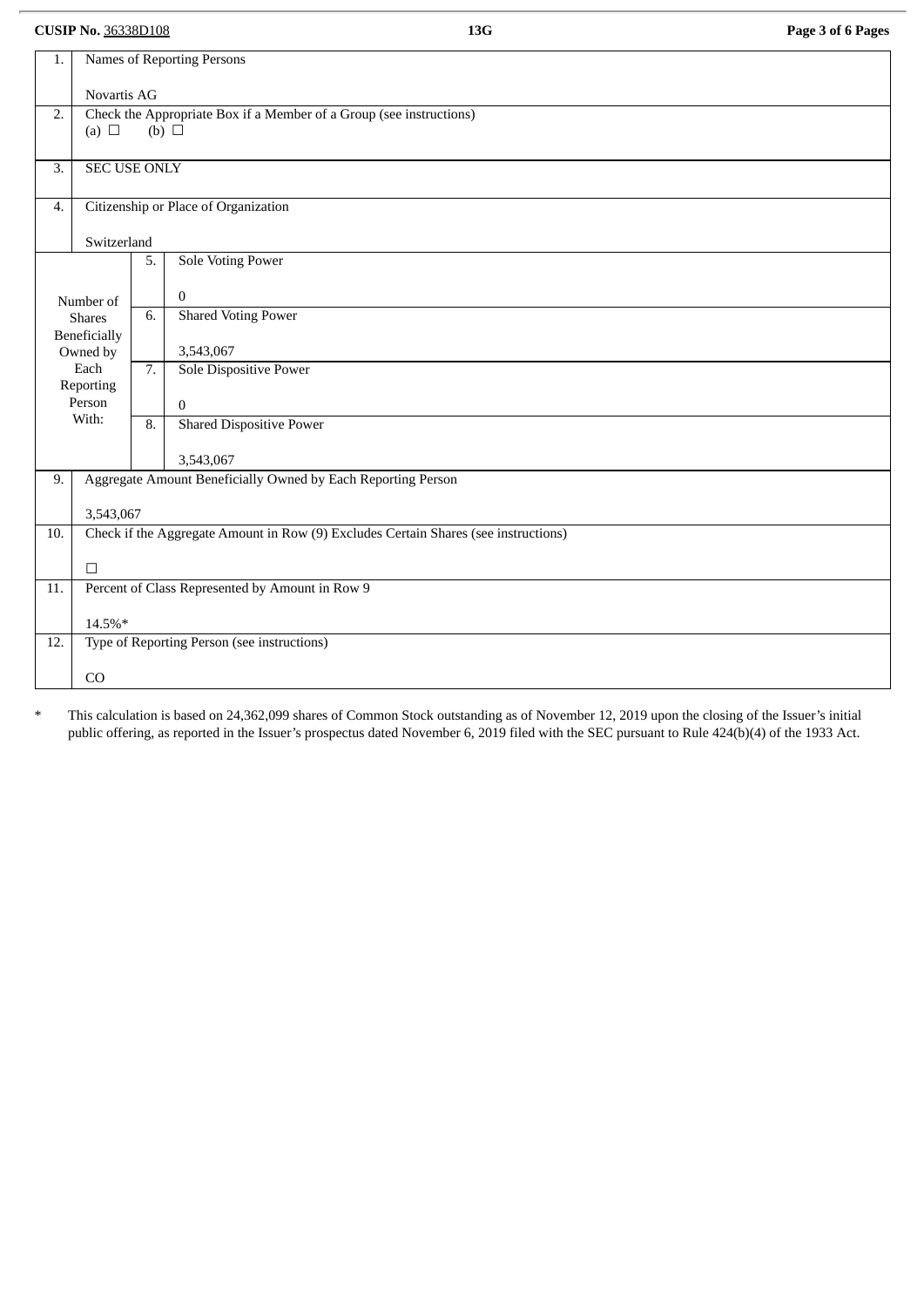| Item $1(a)$ . | Name of Issuer:                                                                                                                                                                |  |  |  |  |  |
|---------------|--------------------------------------------------------------------------------------------------------------------------------------------------------------------------------|--|--|--|--|--|
|               | Galera Therapeutics, Inc.                                                                                                                                                      |  |  |  |  |  |
| Item $1(b)$ . | <b>Address of Issuer's Principal Executive Offices:</b>                                                                                                                        |  |  |  |  |  |
|               | 2 W Liberty Blvd #100, Malvern, PA 19355                                                                                                                                       |  |  |  |  |  |
| Item $2(a)$ . | <b>Name of Person Filing:</b>                                                                                                                                                  |  |  |  |  |  |
|               | This statement is filed on behalf of the following persons with respect to the shares of Common Stock of the Issuer:                                                           |  |  |  |  |  |
|               | (i) Novartis Bioventures Ltd., a Swiss corporation, with respect to shares held by it; and                                                                                     |  |  |  |  |  |
|               | (ii) Novartis AG, a Swiss corporation, as the publicly owned parent of Novartis Bioventures Ltd., with respect to the shares held by<br>Novartis Bioventures Ltd               |  |  |  |  |  |
|               | The foregoing persons are hereinafter referred to collectively as the "Reporting Persons."                                                                                     |  |  |  |  |  |
| Item $2(b)$ . | Address of Principal Business Office or, if none, Residence:                                                                                                                   |  |  |  |  |  |
|               | The address of the principal business office of Novartis Bioventures Ltd. and Novartis AG is Lichtstrasse 35, 4056 Basel, Switzerland.                                         |  |  |  |  |  |
| Item $2(c)$ . | Citizenship:                                                                                                                                                                   |  |  |  |  |  |
|               | Novartis Bioventures Ltd. is a corporation organized under the laws of Switzerland and is an indirect wholly-owned subsidiary of Novartis<br>AG.                               |  |  |  |  |  |
|               | Novartis AG is a corporation organized under the laws of Switzerland and is the publicly owned parent of Novartis Bioventures Ltd.                                             |  |  |  |  |  |
| Item $2(d)$ . | <b>Title of Class of Securities:</b>                                                                                                                                           |  |  |  |  |  |
|               | Common Stock, par value \$0.001 per share ("Common Stock").                                                                                                                    |  |  |  |  |  |
| Item $2(e)$ . | <b>CUSIP Number:</b>                                                                                                                                                           |  |  |  |  |  |
|               | 36338D108.                                                                                                                                                                     |  |  |  |  |  |
| Item 3.       | If this statement is filed pursuant to $\S$ 240.13d-1(b), or 240.13d-2(b) or (c), check whether the person filing is a:                                                        |  |  |  |  |  |
|               | (a) $\Box$ Broker or dealer registered under Section 15 of the Act (15 U.S.C. 780);                                                                                            |  |  |  |  |  |
| (b) □         | Bank as defined in section 3(a)(6) of the Act (15 U.S.C. 78c);                                                                                                                 |  |  |  |  |  |
| (C)           | Insurance company as defined in section $3(a)19$ of the Act (15 U.S.C. 78c);<br>$\Box$                                                                                         |  |  |  |  |  |
| $(d)$ $\Box$  | Investment company registered under section 8 of the Investment Company Act of 1940 (15 U.S.C. 80a-8);                                                                         |  |  |  |  |  |
| (e)           | An investment adviser in accordance with §240.13d-1(b)(1)(ii)(E);<br>ப                                                                                                         |  |  |  |  |  |
| (f)           | An employee benefit plan or endowment fund in accordance with $\S 240.13d-1(b)(1)(ii)(F)$ ;<br>⊔                                                                               |  |  |  |  |  |
| (g)           | A parent holding company or control person in accordance with $\S 240.13d-1(b)(1)(ii)(G);$<br>⊔                                                                                |  |  |  |  |  |
| (h)           | A savings associations as defined in Section 3(b) of the Federal Deposit Insurance Act (12 U.S.C. 1813);                                                                       |  |  |  |  |  |
|               | A church plan that is excluded from the definition of an investment company under section $3(c)(14)$ of the Investment Company Act<br>$(i) \Box$<br>of 1940 (15 U.S.C. 80a-3); |  |  |  |  |  |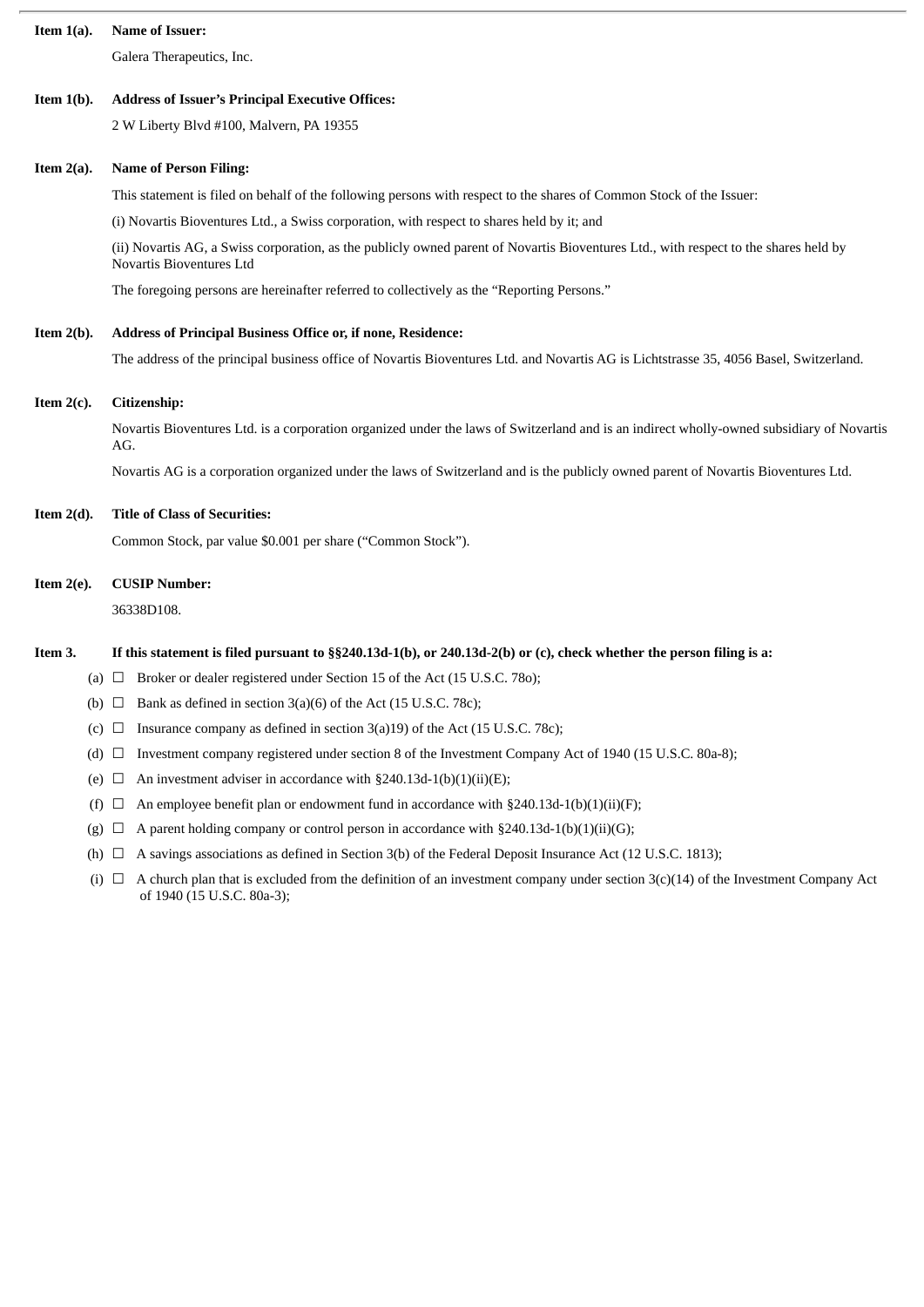- (j)  $\Box$  A non-U.S. institution in accordance with §240.13d-1(b)(1)(ii)(J);
- (k)  $\Box$  Group, in accordance with §240.13d-1(b)(1)(ii)(K). If filing as a non-U.S. institution in accordance with  $\S240.13d-1(b)(1)(ii)(J)$ , please specify the type of institution:

#### **Item 4. Ownership**

**(a)** Amount Beneficially Owned:

Novartis Bioventures Ltd. is the record owner of 3,543,067 shares of Common Stock of the Issuer. As the indirect parent of Novartis Bioventures Ltd., Novartis AG may be deemed to beneficially own these securities.

**(b)** Percent of Class:

14.5%, based on 24,362,099 shares of Common Stock outstanding as of November 12, 2019 upon the closing of the Issuer's initial public offering, as reported in the Issuer's prospectus dated November 6, 2019 filed with the SEC pursuant to Rule 424(b)(4) of the 1933 Act.

- **(c)** Number of shares as to which the person has:
	- **(i)** Sole power to vote or to direct the vote: Not applicable
	- **(ii)** Shared power to vote or to direct the vote: 3,543,067
	- **(iii)** Sole power to dispose or to direct the disposition of: Not applicable
	- **(iv)** Shared power to dispose or to direct the disposition of: 3,543,067

#### **Item 5. Ownership of 5 Percent or Less of a Class**

If this statement is being filed to report the fact that as of the date hereof the reporting person has ceased to be the beneficial owner of more than 5 percent of the class of securities, check the following  $\Box$ .

#### **Item 6. Ownership of More than 5 Percent on Behalf of Another Person**

Not Applicable

#### Item 7. Identification and Classification of the Subsidiary Which Acquired the Security Being Reported on By the Parent Holding **Company or Control Person.**

Not Applicable

#### **Item 8. Identification and Classification of Members of the Group**

Not Applicable

#### **Item 9. Notice of Dissolution of a Group**

Not Applicable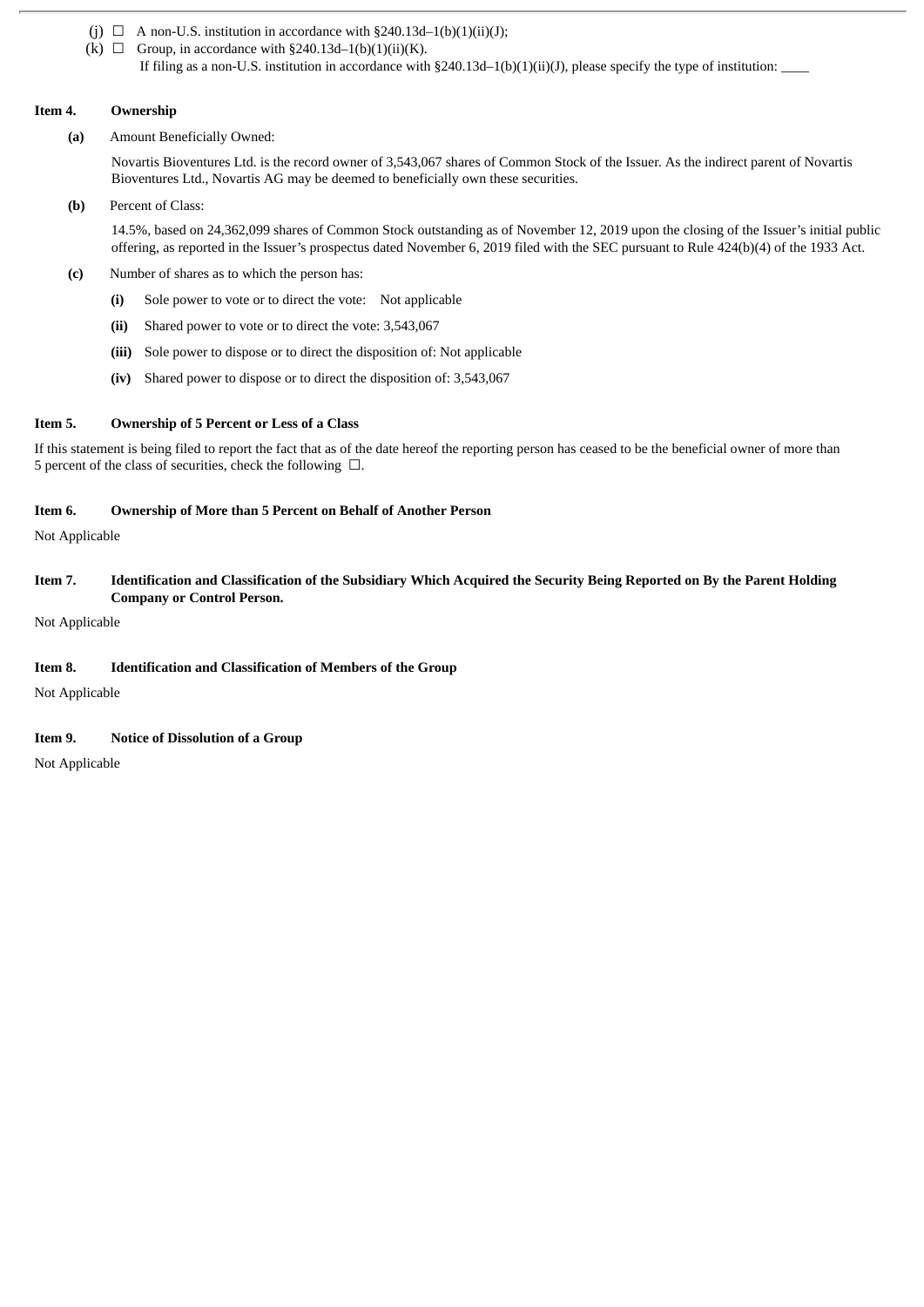#### **Item 10. Certification**

By signing below I certify that, to the best of my knowledge and belief, the securities referred to above were not acquired and are not held for the purpose of or with the effect of changing or influencing the control of the issuer of the securities and were not acquired and are not held in connection with or as a participant in any transaction having that purpose or effect, other than activities solely in connection with a nomination under §240.14a-11.

#### **Signature**

After reasonable inquiry and to the best of my knowledge and belief, I certify that the information set forth in this statement is true, complete and correct.

Date: November 21, 2019

NOVARTIS BIOVENTURES LTD.

/s/ Bart Dzikowski

Name: Bart Dzikowski Title: Secretary of the Board

/s/ Stephan Sandmeier Name: Stephan Sandmeier Title: Authorized Signatory

NOVARTIS AG

/s/ Bart Dzikowski

Name: Bart Dzikowski Title: Attorney-in-Fact

/s/ Stephan Sandmeier

Name: Stephan Sandmeier Title: Attorney-in-Fact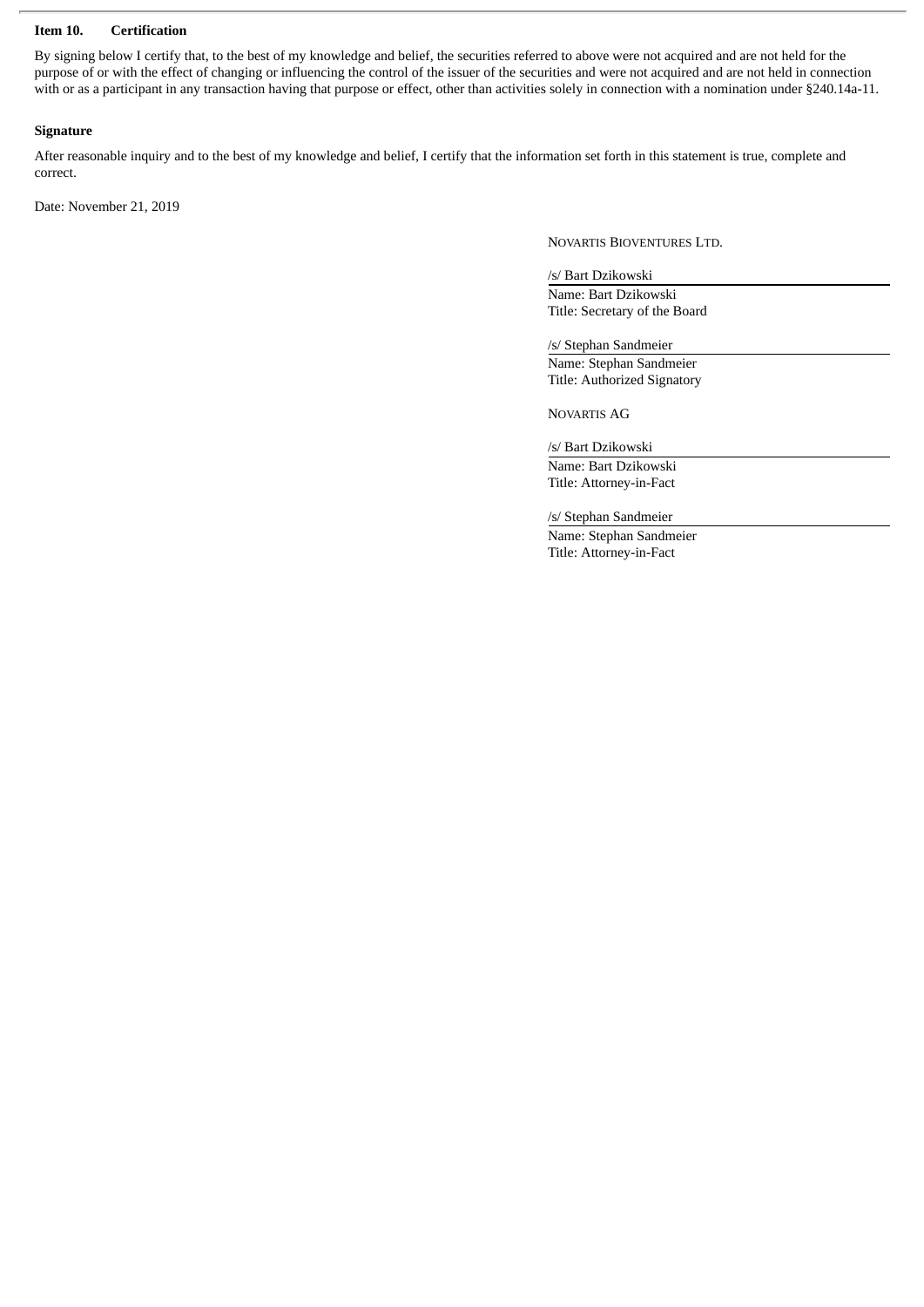### INDEX EXHIBIT

#### **SCHEDULE 13G**

| Exhibit Number | <b>Exhibit Description</b>             |
|----------------|----------------------------------------|
| 99.1           | <b>Evidence of Signature Authority</b> |
| 99.2           | Power of Attorney                      |
| 99.3           | Joint Filing Agreement                 |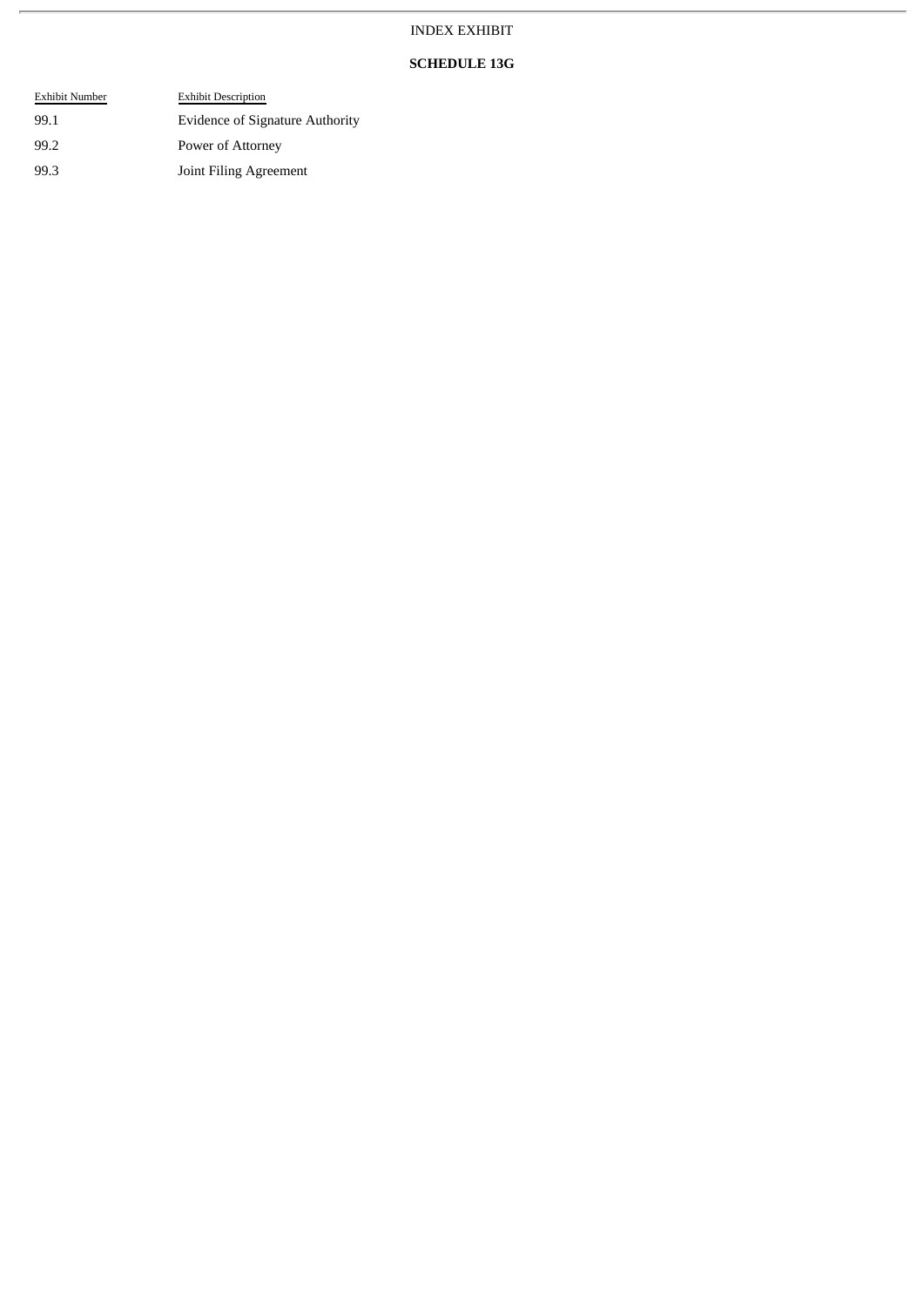## **EXHIBIT 99.1**

## **EVIDENCE OF SIGNATURE AUTHORITY**

## Excerpt from Commercial Register of Novartis AG

| Identification number | Legal status                  | Entry      | Cancelled | Carried CH-270.3.002.061-2-2<br>from: CH-270.3.002.061-2/a |  |
|-----------------------|-------------------------------|------------|-----------|------------------------------------------------------------|--|
| CHE-103.867.266       | <b>Limited or Corporation</b> | 01.03.1996 |           | on:                                                        |  |

|                 | All data                                |    |                                                     |          |                        |            |  |  |
|-----------------|-----------------------------------------|----|-----------------------------------------------------|----------|------------------------|------------|--|--|
| In              | Ca<br>Ref <sub>l</sub><br>Business name |    |                                                     |          |                        | Legal seat |  |  |
|                 | <b>Novartis AG</b>                      |    |                                                     |          | Basel                  |            |  |  |
|                 | (Novartis SA) (Novartis Inc.)           |    |                                                     |          |                        |            |  |  |
|                 |                                         |    |                                                     |          |                        |            |  |  |
|                 | CHE-103.867.266<br><b>Novartis AG</b>   |    |                                                     |          |                        | 3          |  |  |
| All data        |                                         |    |                                                     |          |                        |            |  |  |
| In              | Mo                                      | Ca | Personal Data                                       | Function | Signature              |            |  |  |
|                 |                                         |    | Rehm, Christian Jakob, von Illanz/Glion, in Muttenz |          | joint signature at two |            |  |  |
|                 |                                         |    |                                                     |          |                        |            |  |  |
| CHE-103.867.266 |                                         |    | <b>Novartis AG</b>                                  |          |                        | 3          |  |  |
| All data        |                                         |    |                                                     |          |                        |            |  |  |
| In              | Mo                                      | Ca | Personal Data                                       | Function | Signature              |            |  |  |
|                 |                                         |    | Roth Pellanda, Katja Nicole, von Basel, in Basel    |          | joint signature at two |            |  |  |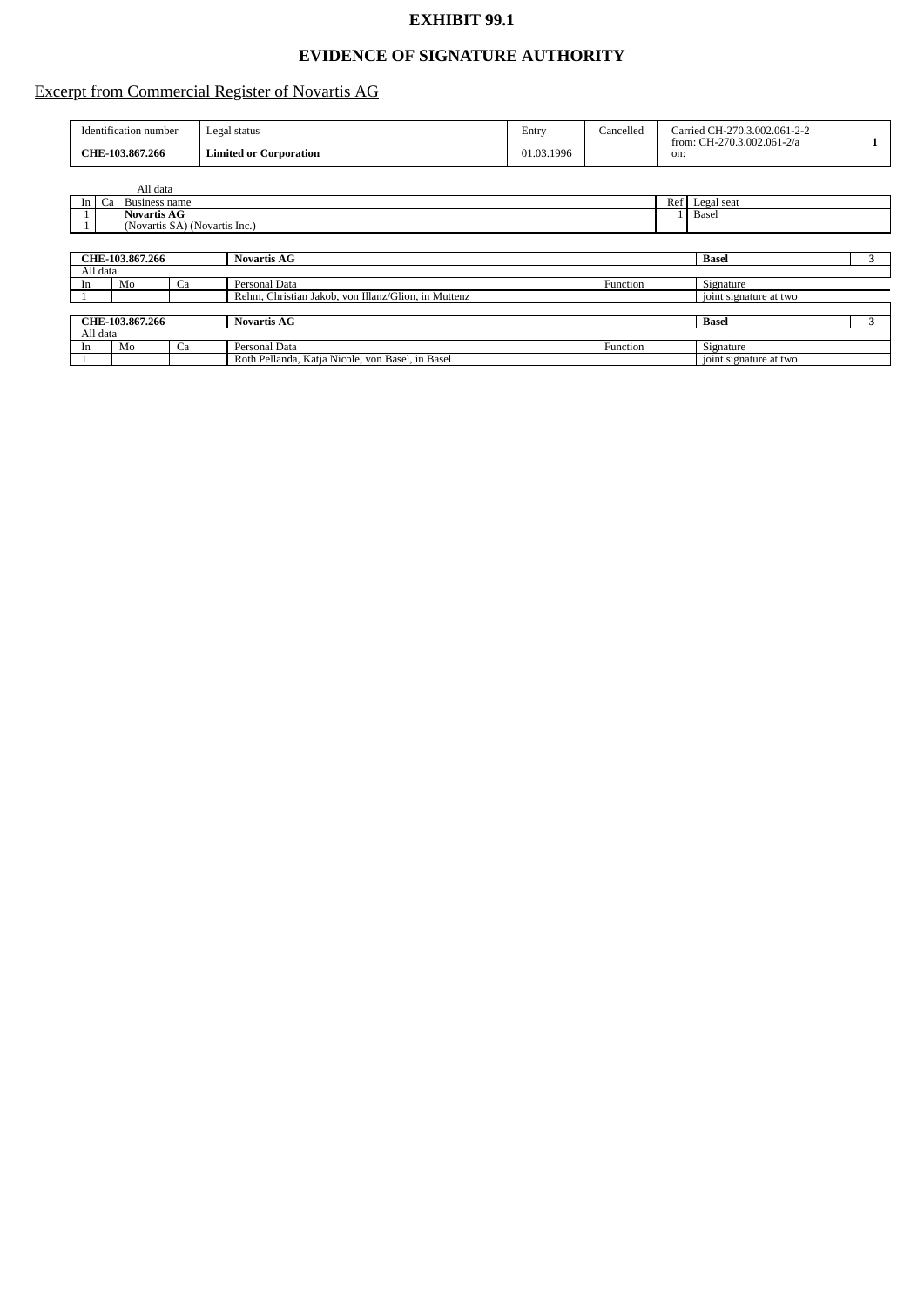#### **EXHIBIT 99.2**

#### **POWER OF ATTORNEY**

We, the undersigned, under the authority granted to each of us to sign jointly on behalf of Novartis AG, hereby grant powers to Bart Dzikowski, Anja Koenig, Stephan Sandmeier, Florian Muellershausen, Beat Steffen, Marc Ceulemans and Florent Gros and constitute and appoint any two of them jointly as our true and lawful attorneys and representatives and to act on our behalf and to sign filings to be made with the U.S. Securities and Exchange Commission (the "SEC") relating to the shares of Galera Therapeutics, Inc. (the "Company") held by Novartis Bioventures Ltd., an indirect subsidiary of Novartis AG, as required by the SEC (the "SEC Filings"), and to undertake and carry out all tasks and formalities on our behalf which may be required in connection with giving effect to the SEC Filings.

We, the undersigned, undertake to ratify and confirm whatever our true and lawful attorneys do or purport to do in good faith in the exercise of any power conferred by this Power of Attorney.

We, the undersigned, declare that a person who deals with our true and lawful attorneys in good faith may accept a written statement signed by such attorneys to the effect that this Power of Attorney has not been revoked as conclusive evidence of that fact.

The authority granted by this Power of Attorney shall expire immediately after the SEC Filings are no longer required.

**IN WITNESS WHEREOF**, this Power of Attorney is duly signed on this 21 day of February 2019.

Novartis AG

/s/ K. Roth Pellanda

Name: Katja Roth Pellanda Title: Authorized Signatory

/s/ C. Rehm

Name: Christian Rehm Title: Authorized Signatory